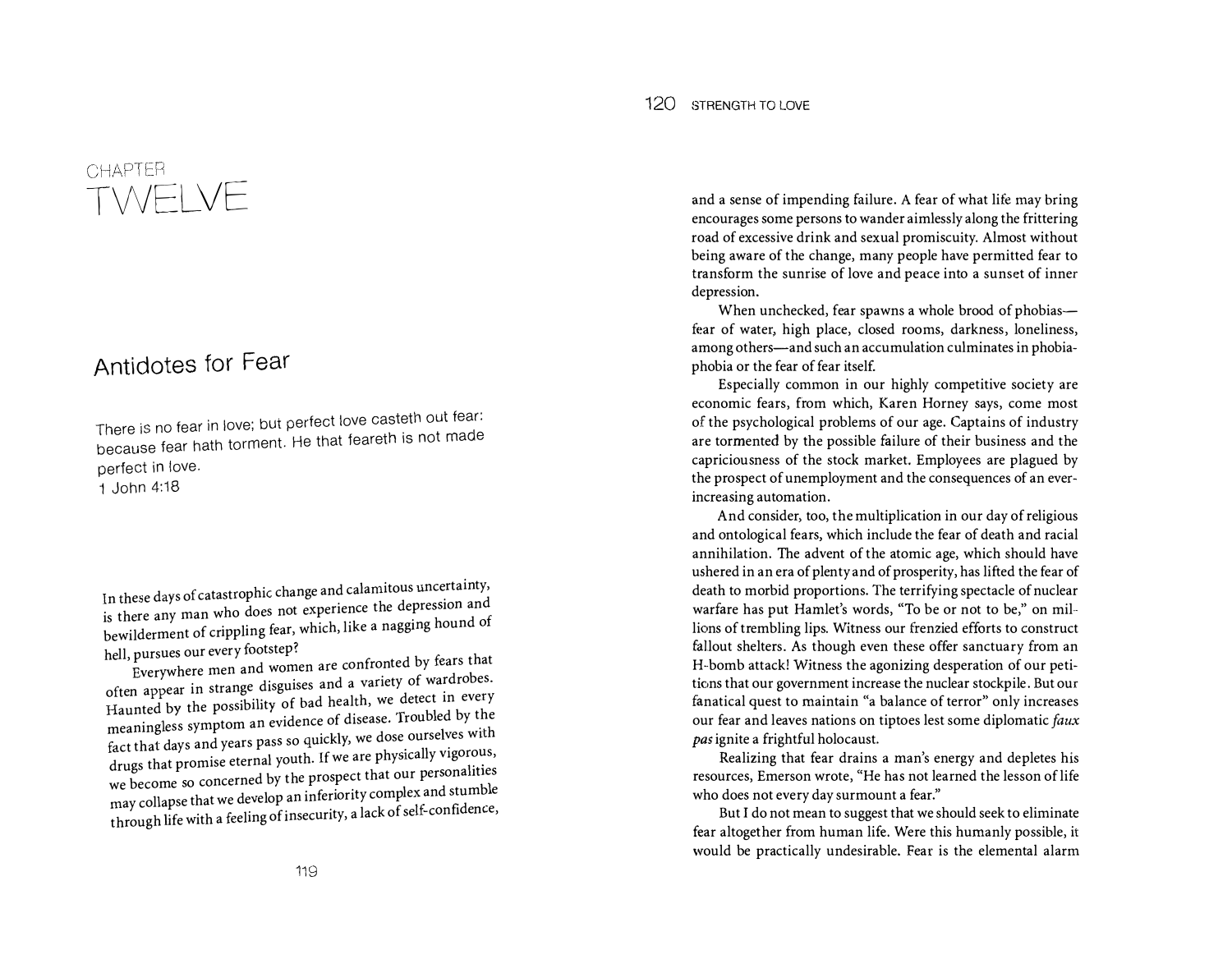system of the human organism that warns of approaching dangers and without which man could not have survived in either the primitive or modern worlds. Fear, moreover, is a powerfully creative force. Every great invention and intellectual advance represents a desire to escape from some dreaded circumstance or condition. The fear of darkness led to the discovery of the secret of electricity. The fear of pain led to the marvelous advances of medical science. The fear of ignorance was one reason that man built great institutions of learning. The fear of war was one of the forces behind the birth of the United Nations. Angelo Patri has <sup>r</sup>ightly said, "Education consists in being afraid at the right time." If man were to lose his capacity to fear, he would be deprived of his capacity to grow, invent, and create. So in a sense fear is normal, necessary, and creative.

But we must remember that abnormal fears are emotionally ruinous and psychologically destructive. To illustrate the difference between normal and abnormal fear, Sigmund Freud spoke of a person who was quite properly afraid of snakes in the heart of an African jungle and of another person who neurotically feared that snakes were under the carpet in his city apartment. Psychologists say that normal children are born with only two fears fear of falling and the fear of loud noises-and that all others are environmentally acquired. Most of these acquired fears are snakes under the carpet.

It is to such fears that we usually refer when we speak of getting rid of fear. But this is only a part of the story. Normal fear protects us; abnormal fear paralyzes us. Normal fear motivates us to improve our individual and collective welfare; abnormal fear constantly poisons and distorts our inner lives. Our problem is not to be rid of fear but rather to harness and master it. How may it be mastered?

First, we must unflinchingly face our fears and honestly ask ourselves why we are afraid. This confrontation will, to some measure, grant us power. We shall never be cured of fear by escapism or repression, for the more we attempt to ignore and repress our fears, the more we multiply our inner conflicts.

I

By looking squarely and honestly at our fears we learn that many of them are residues of some childhood need or apprehension. Here, for instance, is a person haunted by a fear of death or the thought of punishment in the afterlife, who discovers that he has unconsciously projected into the whole of reality the childhood experience of being punished by parents, locked in a room, and seemingly deserted. Or here is a man plagued by the fear of inferiority and social rejection, who discovers that rejection in childhood by a self-centered mother and a preoccupied father left him with a self-defeating sense of inadequacy and a repressed bitterness toward life.

By bringing our fears to the forefront of consciousness, we may find them to be more imaginary than real. Some of them will turn out to be snakes under the carpet.

And let us also remember that, more often than not, fear involves the misuse of the imagination. When we get our fears into the open, we may laugh at some of them, and this is good. One psychiatrist said, "Ridicule is the master cure for fear and anxiety."

# II

Second, we can master fear through one of the supreme virtues known to man: courage. Plato considered courage to be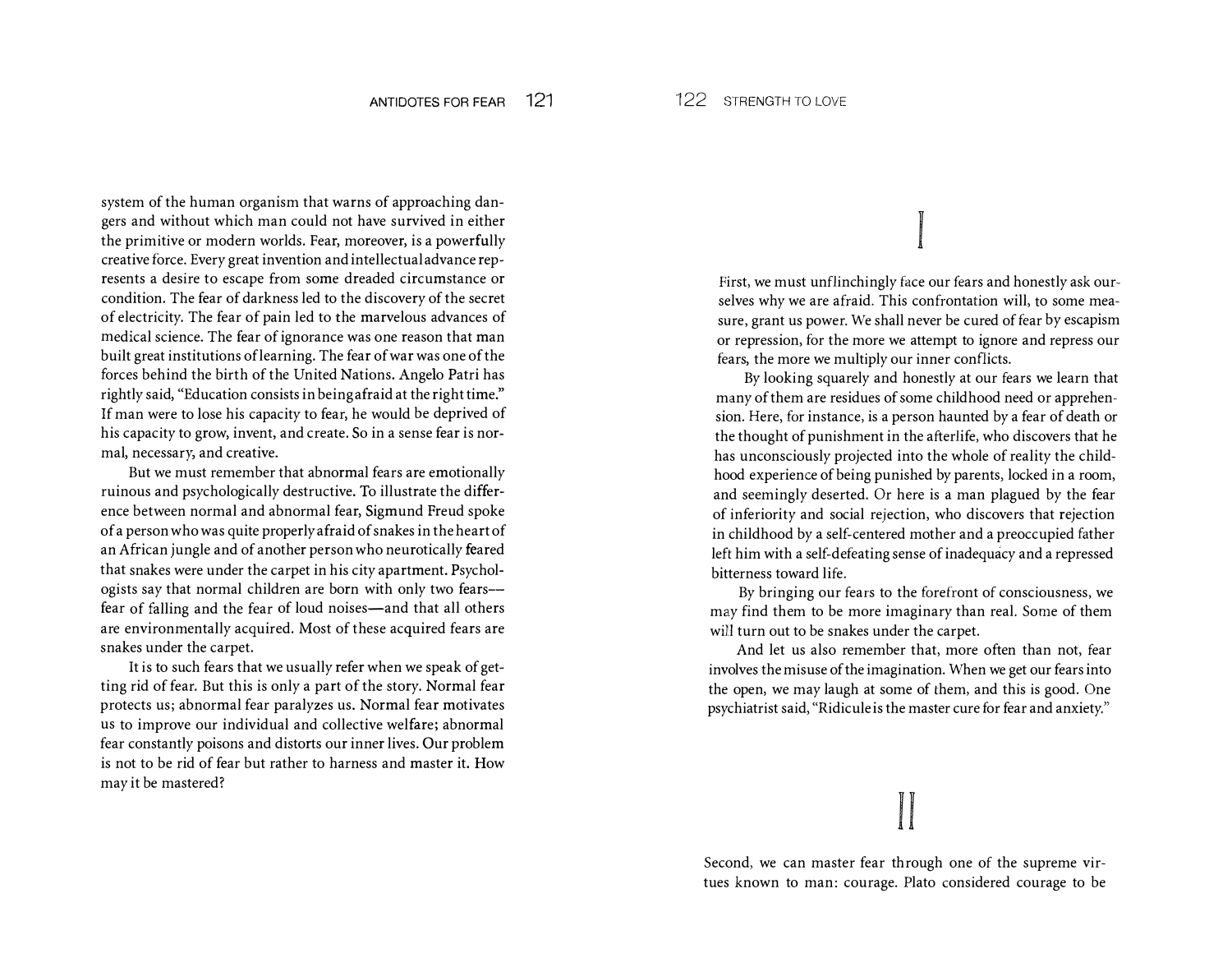an element of the soul that bridges the cleavage between reason and desire. Aristotle thought of courage as the affirmation of man's essential nature. Thomas Aquinas said that courage is the strength of mind capable of conquering whatever threatens the attainment of the highest good.

Courage, therefore, is the power of the mind to overcome fear. Unlike anxiety, fear has a definite object that may be faced, analyzed, attacked, and, if need be, endured. How often the object of our fear is fear itself: In his *Journal* Henry David Thoreau wrote, "Nothing is so much to be feared as fear." Centuries earlier, Epictetus wrote, "For it is not death or hardship that is a fearful thing, but the fear of hardship and death." Courage takes the fear produced by a definite object into itself and thereby conquers the fear involved. Paul Tillich has written, "Courage is selfaffirmation 'in spite of' . . . that which tends to hinder the self from affirming itself." It is self-affirmation in spite of death and nonbeing, and he who is courageous takes the fear of death into his self-affirmation and acts upon it. This courageous self-affirmation, which is surely a remedy for fear, is not selfishness, for self-affirmation includes both a proper self-love and a properly propositioned love of others. Erich Fromm has shown in convincing terms that the right kind of self-love and the right kind of love of others are interdependent.

Courage, the determination not to be overwhelmed by any object, however frightful, enables us to stand up to any fear. Many of our fears are not mere snakes under the carpet. Trouble is a reality in this strange medley of life, dangers lurk within the circumference of every action, accidents do occur, bad health is an ever-threatening possibility, and death is a stark, grim, and inevitable fact of human experience. Evil and pain in this conundrum of life are close to each of us, and we do both ourselves and our neighbors a great disservice when we attempt to prove that there is nothing in this world of which we should be frightened. These forces that threaten to negate life must be challenged by courage, which is the power of life to affirm itself in spite of life's ambiguities. This requires the exercise of a creative will that enables us to hew out a stone of hope from a mountain of despair.

Courage and cowardice are antithetical. Courage is an inner resolution to go forward in spite of obstacles and frightening situations; cowardice is a submissive surrender to circumstance. Courage breeds creative self-affirmation; cowardice produces destructive self-abnegation. Courage faces fear and thereby masters it; cowardice represses fear and is thereby mastered by it. Courageous men never lose the zest for living even though their life situation is zestless; cowardly men, overwhelmed by the uncertainties of life, lose the will to live. We must constantly build dikes of courage to hold back the flood of fear.

### $\prod$

Third, fear is mastered through love. The New Testament affirms, "There is no fear in love; but perfect love casteth out fear." The kind of love that led Christ to a cross and kept Paul unembittered amid the angry torrents of persecution is not soft, anemic, and sentimental. Such love confronts evil without flinching and shows in our popular parlance an infinite capacity "to take it." Such love overcomes the world even from a roughhewn cross against the skyline.

But does love have a relationship to our modern fear of war, economic displacement, and racial injustice? Hate is rooted in fear, and the only cure for fear-hate is love. Our deteriorating international situation is shot through with the lethal darts of fear. Russia fears America, and America fears Russia. Likewise China and India, and the Israelis and the Arabs. These fears include another nation's aggression, scientific and technological supremacy, and economic power, and our own loss of status and power. Is not fear one of the major causes of war? We say that war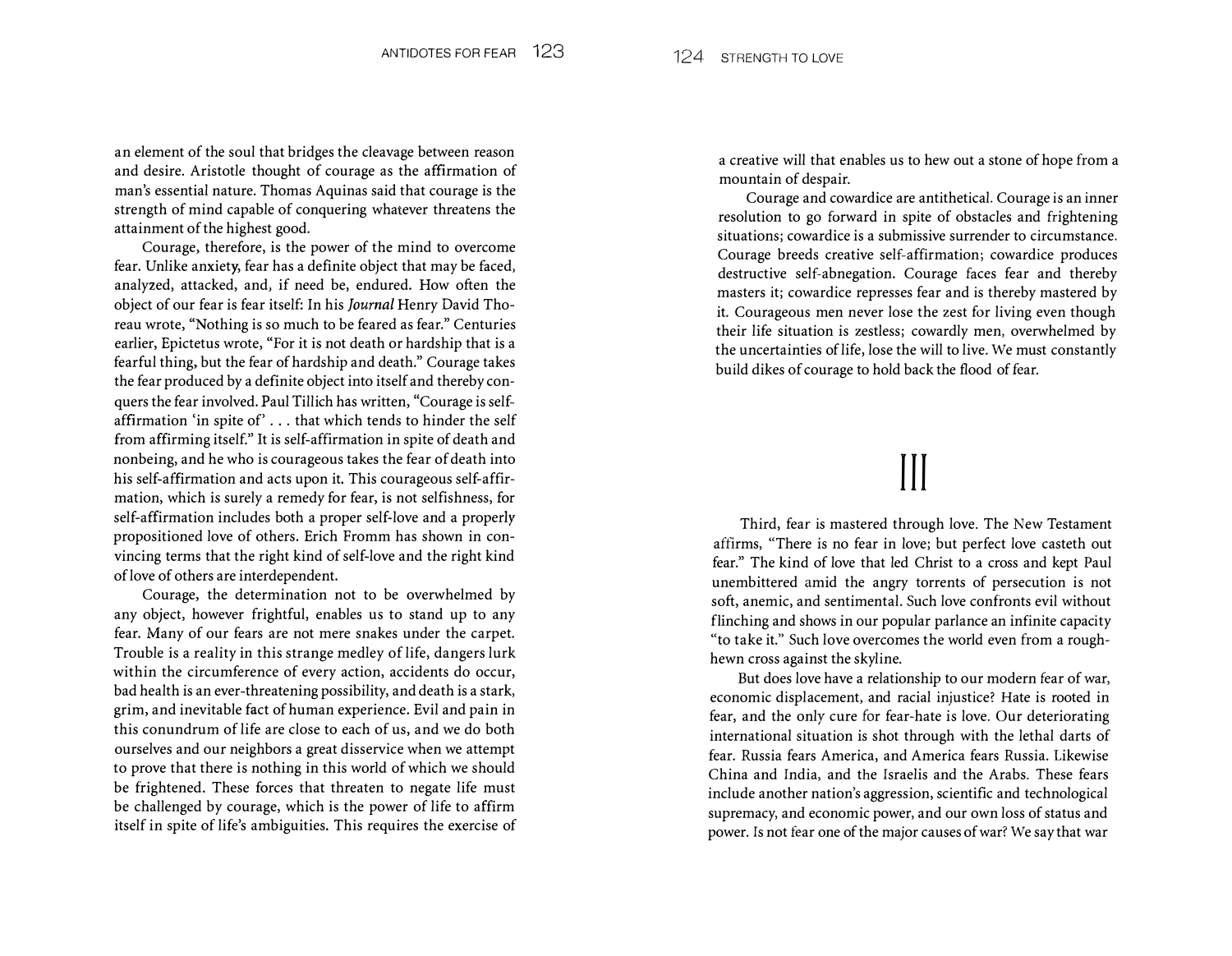is a consequence of hate, but dose scrutiny reveals this sequence: first fear, then hate, then war, and finally deeper hatred. Were a nightmarish nuclear war to engulf our world, the cause would be not so much that one nation hated another but that both nations feared each other.

What method has the sophisticated ingenuity of modern man employed to deal with the fear of war? We have armed ourselves to the nth degree. The West and the East have engaged in a feverpitched arms race. Expenditures for defense have risen to mountainous proportions, and weapons of destruction have been assigned priority over all other human endeavors. The nations have believed that greater armaments will cast out fear. But alas! they have produced greater fear. In these turbulent, panic-stricken days we are once more reminded of the judicious words of old, "Perfect love casteth out fear." Not arms but love, understanding, and organized goodwill can cast out fear. Only disarmament, based on good faith, will make mutual trust a living reality.

Our own problem of racial injustice must be solved by the same formula. Racial segregation is buttressed by such irrational fears as loss of preferred economic privilege, altered social status, intermarriage, and adjustment to new situations. Through sleepless nights and haggard days numerous white people attempt to combat these corroding fears by diverse methods. By following the path of escape, some seek to ignore the question of race relations and to close their mind to the issues involved. Others placing their faith in such legal maneuvers as interposition and nullification, counsel massive resistance. Still others hope to drown their fear by engaging in acts of violence and meanness toward their Negro brethren. But how futile are all these remedies! Instead of eliminating fear, they instill deeper and more pathological fears that leave the victims inflicted with strange psychoses and peculiar cases of paranoia. Neither repression, massive resistance, nor aggressive violence will cast out the fear of integration; only love and goodwill can do that.

If our white brothers are to master fear, they must depend not only on their commitment to Christian love but also on the

Christlike love that the Negro generates toward them. Only through our adherence to love and nonviolence will the fear in the white community be mitigated. A guilt-ridden white minority fears that if the Negro attains power, he will without restraint or <sup>p</sup>ity act to revenge the accumulated injustices and brutality of the years. A parent, who has continually mistreated his son, suddenly realizes that he is now taller than the parents. Will the son use his new physical power to repay for all of the blows of the past?

Once a helpless child, the Negro has now grown politically, culturally, and economically. Many white men fear retaliation. The Negro must show them that they have nothing to fear, for the Negro forgives and is willing to forget the past. *The Negro must convince the white man that he seeks justice for both himself and the white man.* A mass movement exercising love and nonviolence and demonstrating power under discipline should convince the white community that were such a movement to attain strength its power would be used creatively and not vengefully.

What then is the cure of this morbid fear of integration? We know the cure. God help us achieve it! Love casts out fear.

This truth is not without a bearing on our personal anxieties. We are afraid of the superiority of other people, of failure, and of the scorn or disapproval of those whose opinions we most value. Envy, jealousy, a lack of self-confidence, a feeling of insecurity, and a haunting sense of inferiority are all rooted in fear. We do not envy people and then fear them; first we fear them and subsequently we become jealous of them. Is there a cure for these annoying fears that pervert our personal lives? Yes, a deep and abiding commitment to the way of love. "Perfect love casteth out fear."

Hatred and bitterness can never cure the disease of fear; only love can do that. Hatred paralyzed life; love releases it. Hatred confuses life; love harmonizes it. Hatred darkens life; love illumines it.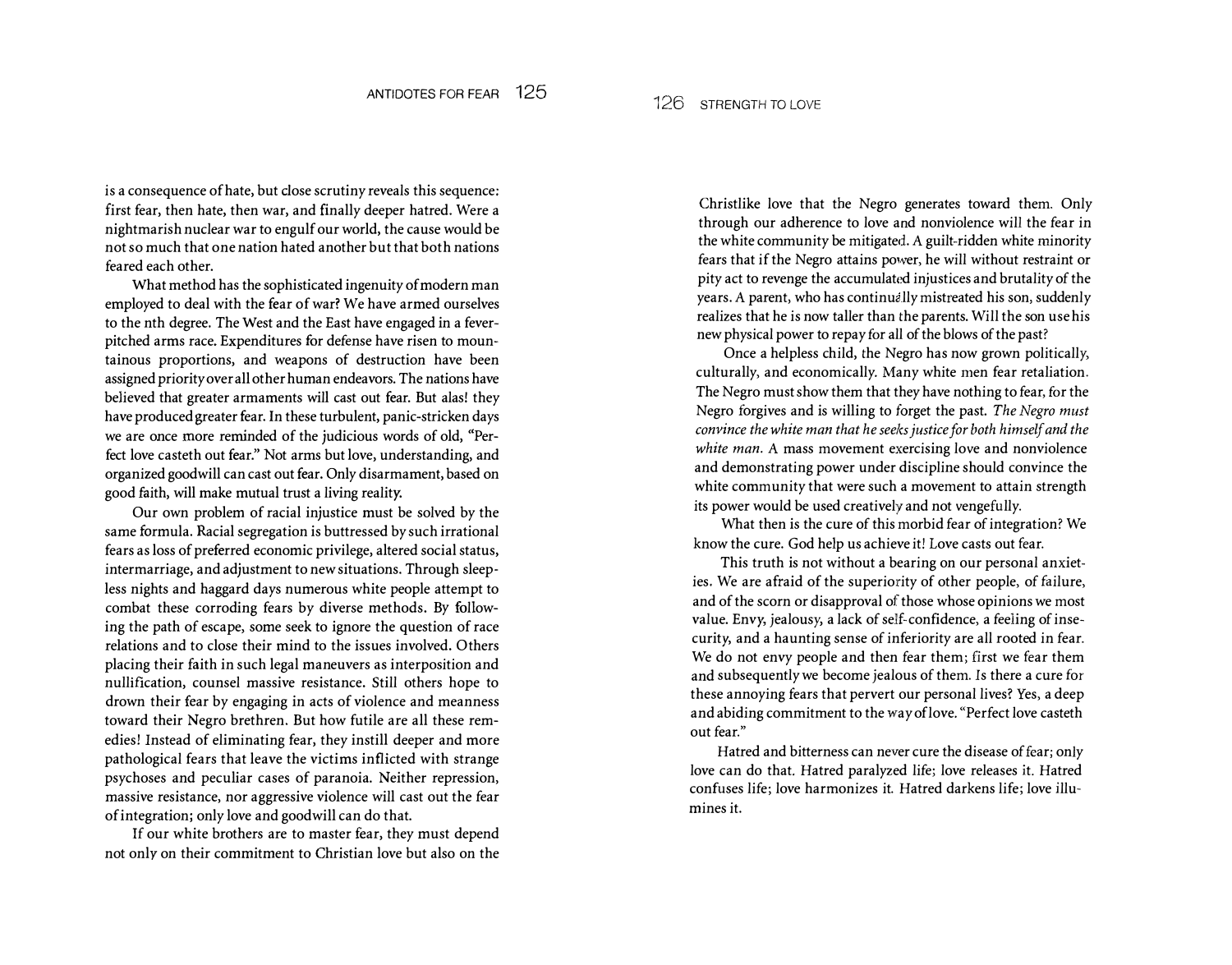## IV

Fourth, fear is mastered through faith. A common source of fear is an awareness of deficient resources and of a consequent inadequacy for life. All too many people attempt to face the tensions of life with inadequate spiritual resources. When vacationing in Mexico, Mrs. King and I wished to go deep-sea fishing. For reasons of economy, we rented an old and poorly equipped boat. We gave this little thought until, ten miles from shore, the clouds lowered and howling winds blew. Then we became paralyzed with fear, for we knew our boat was deficient. Multitudes of people are in a similar situation. Heavy winds and weak boats explain their fear.

Many of our abnormal fears can be dealt with by the skills of psychiatry, a relatively new discipline pioneered by Sigmund Freud, which investigates the subconscious drives of men and seeks to discover how and why fundamental energies are diverted into neurotic channels. Psychiatry helps us to look candidly at our inner selves and to search out the causes of our failures and fears. But much of our fearful living encompasses a realm where the service of psychiatry is ineffectual unless the psychiatrist is a man of religious faith. For our trouble is simply that we attempt to confront fear without faith; we sail through the stormy seas of life without adequate spiritual boats. One of the leading physicians in American has said, "The only known cure for fear is faith."

Abnormal fears and phobias that are expressed in neurotic anxiety may be cured by psychiatry; but the fear of death, nonbeing, and nothingness, expressed in existential anxiety, may be cured only by a positive religious faith.

A positive religious faith does not offer an illusion that we shall be exempt from pain and suffering, nor does it imbue us with the idea that life is a drama of unalloyed comfort and untroubled ease. Rather, it instills us with the inner equilibrium needed to face strains, burdens, and fears that inevitably come, and assures us that the universe is trustworthy and that God is concerned.

Irreligion, on the other hand, would have us believe that we are orphans cast into the terrifying immensities of space in a universe that is without purpose or intelligence. Such a view drains courage and exhausts the energies of men. In his *Confession*  Tolstoi wrote concerning the aloneness and emptiness he felt before his conversion:

There was a period in my life when everything seemed to be crumbling, the very foundations of my convictions were beginning to give way, and I felt myself going to pieces. There was no sustaining influence in my life and there was no God there, and so every night before I went to sleep, I made sure that there was no rope in my room lest I be tempted during the night to hang myself from the rafters in my room; and I stopped from going out shooting lest I be tempted to put a quick end to my life and to my misery.

Like so many people, Tolstoi at that stage of his life lacked the sustaining influence that comes from the conviction that this universe is guided by a benign Intelligence whose infinite love embraces all mankind.

Religion endows us with the conviction that we are not alone in this vast, uncertain universe. Beneath and above the shifting sands of time, the uncertainties that darken our days, and the vicissitudes that cloud our nights is a wise and loving God. This universe is not a tragic expression of meaningless chaos but a marvelous display of orderly cosmos-"The Lord by wisdom hath founded the earth; by understanding hath he established the heavens." Man is not a wisp of smoke from a limitless smoldering but a child created "a little lower than the angels." Above the manyness of time stands the one eternal God, with wisdom to guide us, strength to protect us, and love to keep us. His boundless love supports and contains us as a mighty ocean contains and supports the tiny drops of every wave. With a surging fullness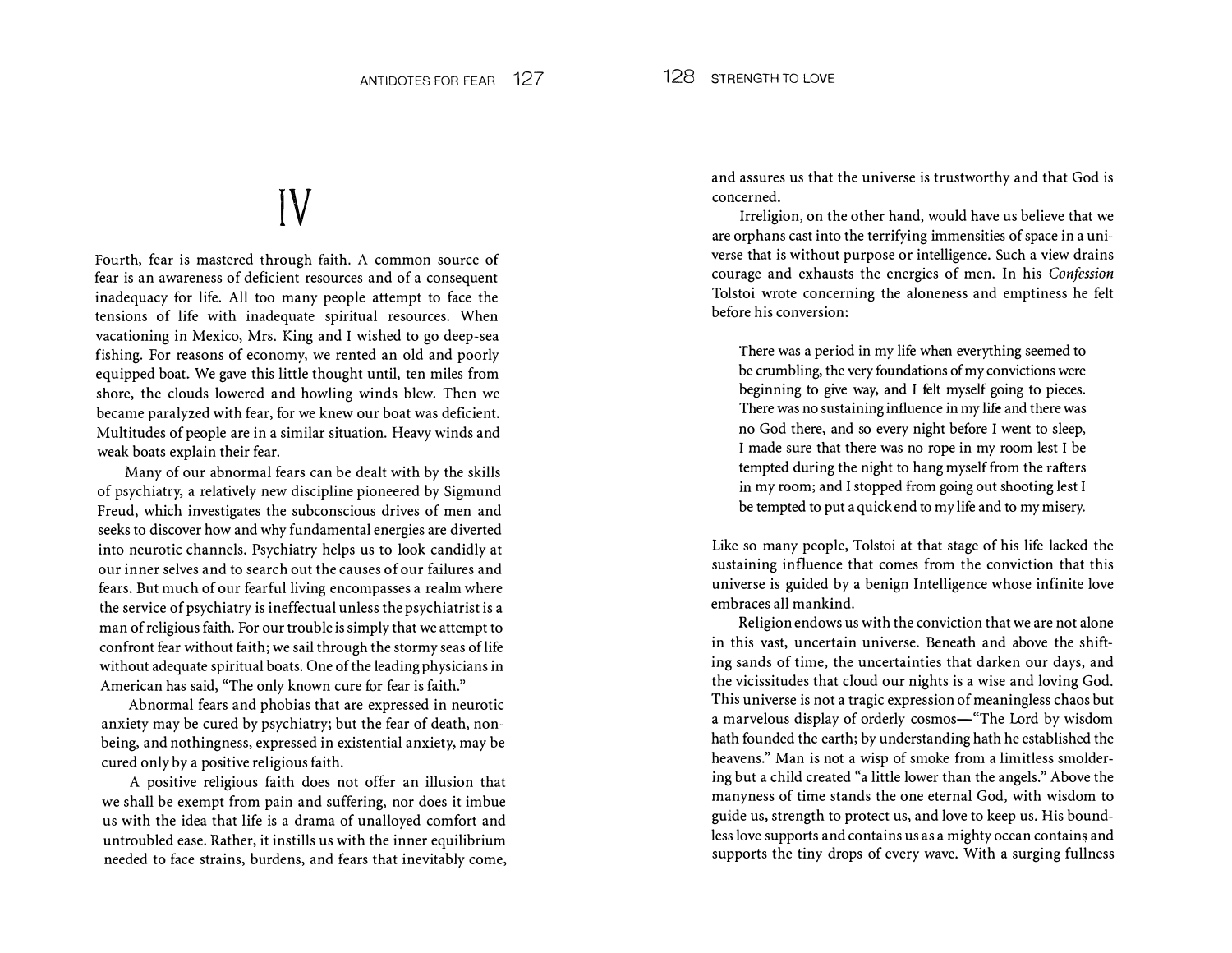he is forever moving toward us, seeking to fill the little creeks and bays of our lives with unlimited resources. This is religion's everlasting diapason, its eternal answer to the enigma of existence. Any man who finds this cosmic sustenance can walk the highways of life without the fatigue of pessimism and the weight of morbid fears.

Herein lies the answer to the neurotic fear of death that plagues so many of our lives. Let us face the fear that the atomic bomb has aroused with the faith that we can never travel beyond the arms of the Divine. Death is inevitable. It is a democracy for all of the people, not an aristocracy for some of the people-kings die and beggars die; young men die and old men die; learned men die and ignorant men die. We need not fear it. The God who brought our whirling planet from primal vapor and has led the human pilgrimage for lo these many centuries can most assuredly lea<sup>d</sup> us through death's dark night into the bright daybreak of eterna<sup>l</sup> life. His will is too perfect and his purposes are too extensive to be contained in the limited receptacle of time and the narrow walls of earth. Death is not the ultimate evil; the ultimate evil is to be outside God's love. We need not join the mad rush to purchase an earthly fallout shelter. God is our eternal fallout shelter.

Jesus knew that nothing could separate man from the love of God. Listen to his majestic words:

Fear them not therefore: for there is nothing covered, tha<sup>t</sup> shall not be revealed; and hid, that shall not be known.... And fear not them which kill the body, but are not able to kill the soul: but rather fear him which is able to destroy both soul and body in hell. Are not two sparrows sold for a farthing? and one of them shall not fall on the ground without your Father. But the very hairs of your head are all numbered. Fear ye not therefore, ye are of more value than many sparrows.

Man, for Jesus, is not mere flotsam and jetsam in the river of life, but he is a child of God. ls it not unreasonable to assume that

God, whose creative activity is expressed in an awareness of a sparrow's fall and the number of hairs on a man's head, excludes from his encompassing love the life of man itself? The confidence that God is mindful of the individual is of tremendous value in dealing with the disease of fear, for *it* gives us a sense of worth, of belonging, and of at-homeness in the universe.

One of the most dedicated participants in the bus protest in Montgomery, Alabama, was an elderly Negro whom we affectionately called Mother Pollard. Although poverty-stricken and uneducated, she was amazingly intelligent and possessed a deep understanding of the meaning of the movement. After having walked for several weeks, she was asked if she were tired. With ungrammatical profundity, she answered, "My feets is tired, but <sup>m</sup>y soul is rested."

On a particular Monday evening, following a tension-packed week that included being arrested and receiving numerous threatening telephone ca1ls, I spoke at a mass meeting. I attempted to convey an overt impression of strength and courage, although I was inwardly depressed and fear-stricken. At the end of the meeting, Mother Pollard came to the front of the church and said, "Come here, son." I immediately went to her and hugged her affectionately. "Something is wrong with you," she said. "You didn't talk strong tonight." Seeking further to disguise my fears, I retorted, "Oh, no, Mother Pollard, nothing is wrong. I am feeling as fine as ever." But her insight was discerning. "Now you can't fool me," she said. "I knows something is wrong. Is it that we ain't doing things to please you? Or is it that the white folks is bothering you?" Before I could respond, she looked directly into my eyes and said, "I don told you we is with you all the way." Then her face became radiant and she said in words of quiet certainty, "But even if we ain't with you, God's gonna take care of you." As she spoke these consoling words, everything in me quivered and quickened with the pulsing tremor of raw energy.

Since that dreary night in 1956, Mother Pollard has passed on to glory and I have known very few quiet days. I have been tortured without and tormented within by the raging fires of